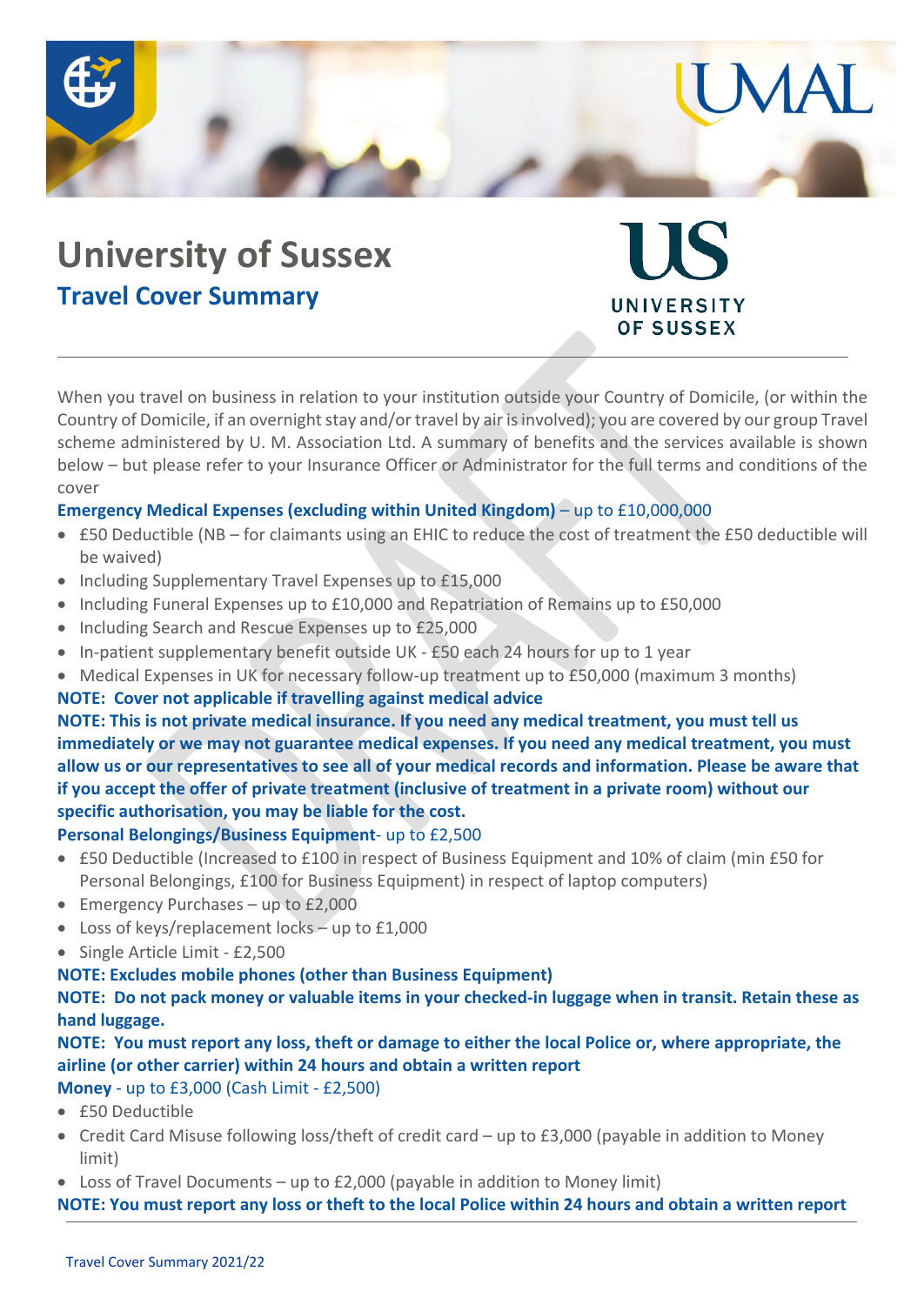# **Disruption** – up to £3,000

- Cancellation up to £3,000 Any reasonable cause outside the control of the travelling Person (prior to departure)
- Curtailment up to £3,000 Specified causes
- Rearrangement up to  $£3,000 Any$  reasonable cause occurring outside the control of the travelling Person (after departure)
- Travel Delay £50 for each full consecutive period of 6 hours, up to a maximum of £500, if strike, weather conditions, or breakdown causes delayed departure of your aircraft or other public transport
- Hi-Jack £100 for each day you are detained (maximum 50 days)
- Includes Domestic Travel Expenses up to £3,000 and Replacement Expenses up to £3,000

# **NOTE: There is no cover for anything arising out of Covid-19 for journeys booked after 18/3/2020 Personal Injury** – up to £50,000

- Up to £50,000 payable in the event of accidental death, loss of limb or eye or permanent inability to work again
- Includes Disability Assistance, Moving Costs, Retraining Expenses and Coma Benefit

# **Personal Liability** – up to £5,000,000

 up to £5,000,000 if you become legally liable to pay damages in respect of accidental bodily injury (which includes death illness and disease) to any person and/or accidental loss of or damage to material property

## **Political Evacuation – up to £50,000**

 Reimbursement of evacuation expenses up to £50,000 following formal advice to leave the destination country

## **Legal Expenses** (underwritten by Markel Legal Expenses Insurance) – up to £25,000

- up to £25,000 to help you recover damages or compensation from a third party following any event which results in Bodily Injury to you or financial loss suffered resulting from the breach of any travel or accommodation contract
- up to £25,000 to help you in the defence of Criminal Proceedings brought against you
- Legal Proceedings entered into in the USA or Canada are not covered

#### **In the event of a claim**

Claim forms are available from the UMAL web site: https://umal.co.uk/travel-hub/travel-claims-forms/

Alternatively, contact your Institution's Insurance Officer or Administrator for a Claim Form.

#### **Please remember…**

- **Always carry this summary of cover with you when travelling**
- **Keep a separate record of the Global Response contact details (see overleaf)**
- **Give details to a travelling friend, relative or colleague just in case you are unable to make the call yourself**

#### **Before you travel**

Register on the RiskMonitor site then download the GlobalRiskManager app for travel advice, security information and to receive alerts for any incidents occurring in your destination country or region. Alerts can be configured by country, proximity, severity and/or category to ensure that you receive the alerts that you need. See https://umal.co.uk/travel-hub/pre-travel-advice/ for details on registering.